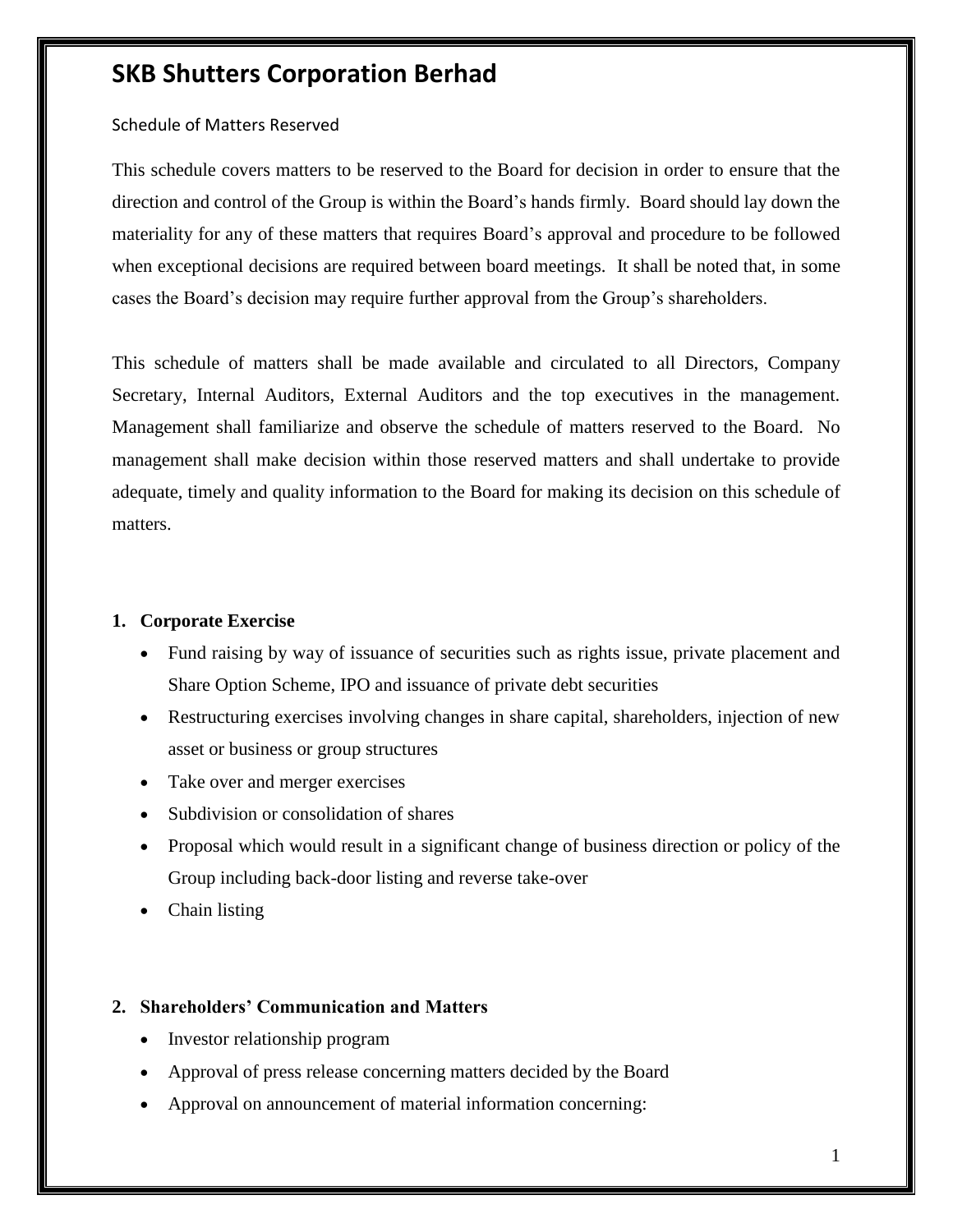### Schedule of Matters Reserved

- i. Listed issuer's and Group's assets and liabilities, business, financial condition or prospects;
- ii. Any event affecting the present or potential dilution of the rights or interests of the listed issuer's securities;
- iii. Bursa's enquiry affecting the size of the public holding of its securities;
- iv. Change in shareholders which might affect control of the Company;
- v. Any new issue of securities by the Company, or in the terms of its existing securities;
- vi. Any information concerning dividends;
- vii. Any change of core business of the Company /or Group ;
- viii. Significant issuance of financial instruments and ratings attached to these instruments;
- ix. Any event of default in respect of a material financial obligation of the Company and/or Group's;
- x. Material transactions; and
- xi. Quarterly Reports of interim financial results, and the Company's annual audited accounts.

It shall be noted that the materiality of information is judged based on the likely effect of the information on the price and decision to buy or sell the Company's securities.

### **3. Governance matters**

- Receiving reports on the views of the Company's shareholders
- Approving risk management policy and plan
- Reviewing of Group's overall corporate governance arrangement
- Reviewing compliance with applicable laws, rules, codes and standards
- Approving transaction with related party (which does not require shareholders' approval) which include:
	- i. the acquisition, disposal or leasing of assets;
	- ii. the establishment of joint ventures;
	- iii. the provision of financial assistance;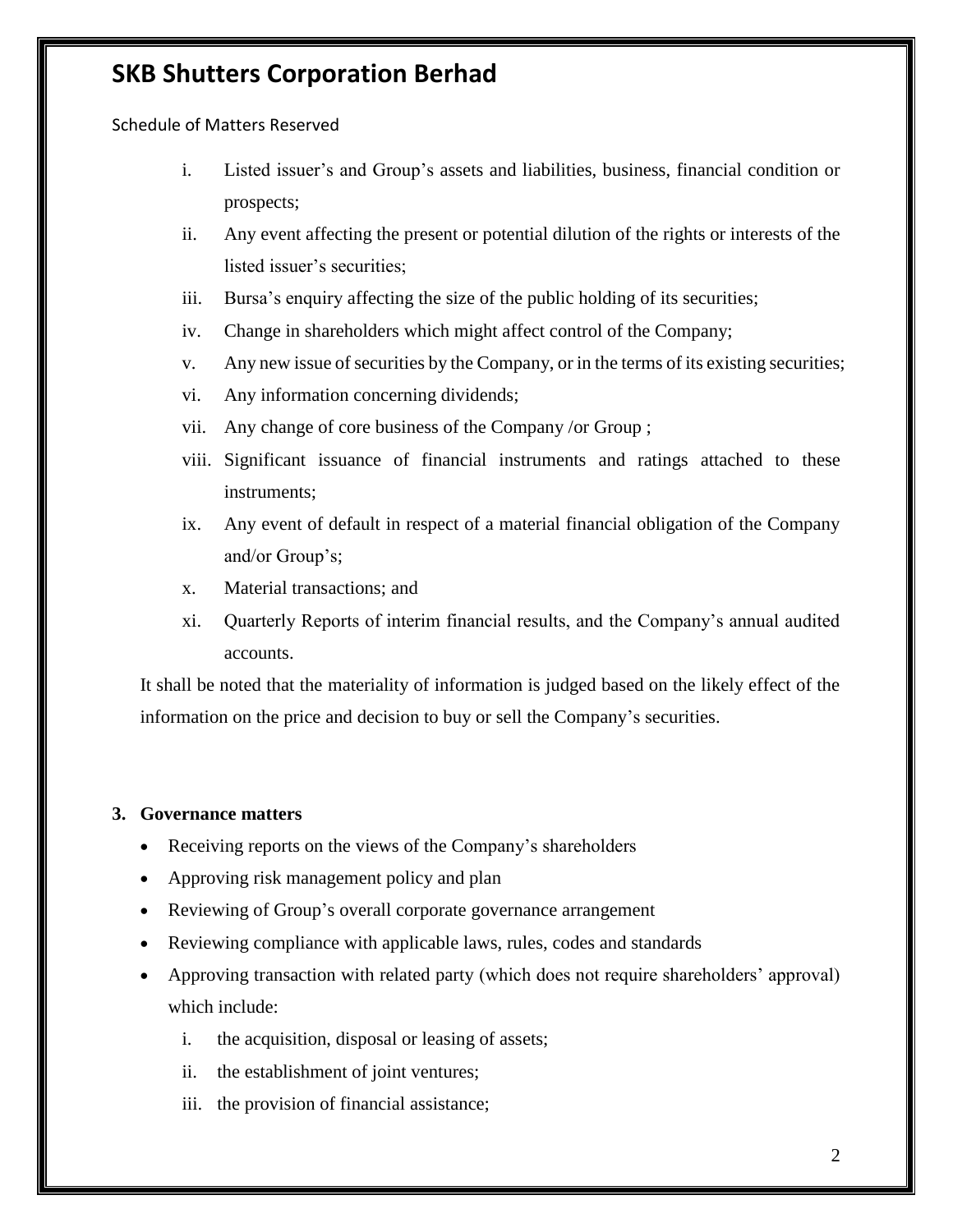Schedule of Matters Reserved

- iv. the provision or receipt of services; and/or
- v. any business transaction or arrangement entered into.

### **4. Contracts**

- Entering into material new projects
- Entering into of any contract or other legal commitment not in the ordinary course of business
- Proposed acquisition or termination of any material contract

### **5. Business Strategy and Sustainability**

- Review and approve of overall business strategy of the Group
- Approve of Group's business plan and budget
- Appointments to boards of subsidiaries
- Approval of the overall levels of insurance for the Group including directors' and officers' liability insurance
- Approval of the appointment of the Group's principal professional advisers

### **6. Performance Review, Remuneration, Appointment and Termination**

- Approval of the policy for remuneration of the Board members and Chief Executives
- Appointment or removal of the Managing Director, Chief Financial Officer and Company Secretary
- Appointment, reappointment or removal of the external auditors to be put to shareholders for approval, following the recommendation of the Audit Committee